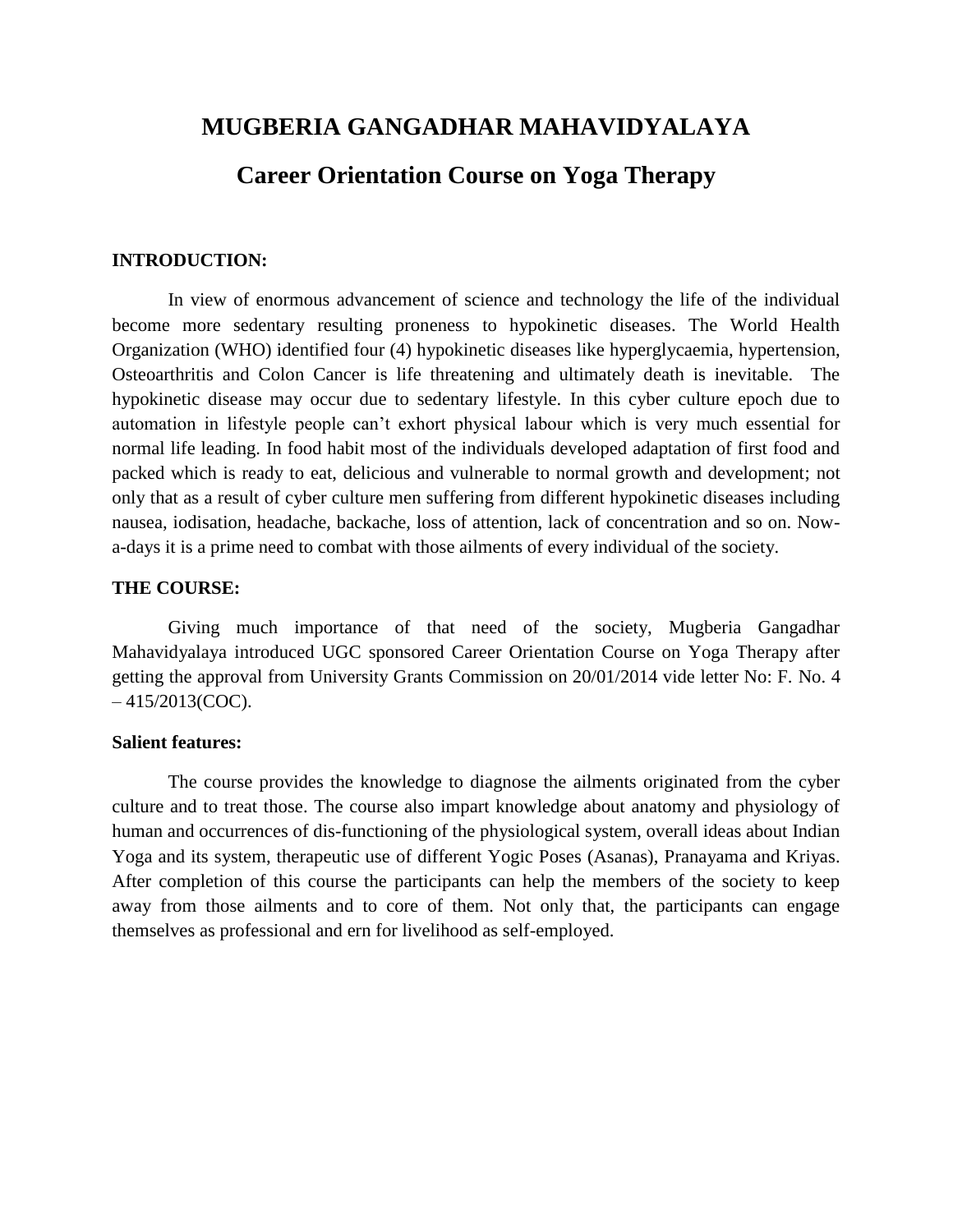may be face to face or at a distance (including holplines and web-based search programmes, and transition services. skills), taster programmes (to sample options before choosing them), work their self-awareness, opportunity awareness, and career management interviews, career education programmes (to help individuals develop and other forms), assessment and sett-assessment tools, coursellings services). They include career information provision (in print, ICT-based The activities may take place on an individual or group basis, and

of firstreial support from University Grant Commission, New Delhi, India and (iv) Communicative English (v) Foundation Course on Human Rights And officing four COP programmes viz. (i) Yoga Therepary Course (ii) to offer Caroer Orinted Programme [COP] to the students with the help (vi) Certificate Course on Uses of Verni Compost in Agriculture. Income and Goods & Service Tax Practice, (iii) Business Management In view of those Mugberia Gangadhar Mahavidyalaya intended

asded

 $|$  and  $\epsilon$ 

economically backward will be benefited to place themselves in self employment programme for their lively-hood. We hope the students from rural background as well as

## Syllabus for Certificate Course in Yoga Therapy

| $-25$ = 125     | $T_{\text{noncritical}} = 75$ | Fotal Marks = 200    |  |
|-----------------|-------------------------------|----------------------|--|
| Periods = $125$ | Periods = $75$                | $P_{crit}$ ods = 200 |  |

Meaning of the Terms. Aims and objectives of Yoga. Types of

Yoga - Austanga Yoga. Yoga as Thorapy. Yoga and Human Values

Phychological aspects of Yoga:

shown adities. Role of Yoga in promoting mental health. Yingu und mental Health. Characteristics of mental health, Mental

Θ

practices on various systems of funnan body. Postural deviations and remedies through Yogic practice. Brief description of the ayatems of human body. Effect of Yogic Human body (Anatomical & physiological aspect) :

## Diet and components of food :

and management of discoses. Principles of diet. Diet and murition - balance died. Role of diet

## Stress and its management through Yoga.

aspects of tension. Stress related disease and role of Yogic practices in stress menagement. Maring and science of stress and tension. Psycho - physical

**PRACTICAL** 

| <b>RUBERTING</b>                                        | Efterante U              |
|---------------------------------------------------------|--------------------------|
| Trikorasana                                             | sueselevering            |
| <b>Shyanapered modificates and</b>                      | Shirasana                |
| Shasungasann                                            | <b>Stratcherene</b>      |
| <b>STREET REALLY</b>                                    | <b>EURSERIES</b>         |
| Payanturlateana                                         | Paschimodhanasana        |
| <b>Participation</b>                                    | Padahastasara            |
| Matsyasana                                              | <b>Middle and Series</b> |
| Kuranaşarış                                             | <b>DIRECTED</b>          |
| Halasana                                                | <b>Gomakhasana</b>       |
| <b>Diversions</b>                                       | <b>Chalonsena</b>        |
| ensee Surfoug                                           | Adhartman X              |
| Ardha Matsvendrasaria                                   | Ardha Chalcrasana        |
| I Assnas - Compulsory (Cultural, Meditative & Curative) |                          |
| Marks-50                                                | <b>Content</b>           |

Akanedhamasana Asungs-Optional (any two from each group) Þ Kumbhirasana

Sunno

Paper-11

Vajrasana

0

Китовала Sankadasara

Пильнамизамия **Chrisphabardis** 

Kukutusana

25

Paryatasana

**Suphavant** 

**Syllabus:** 

TILFORN

Marks 75

Paper Content

Paper-IYoga – its maning and application :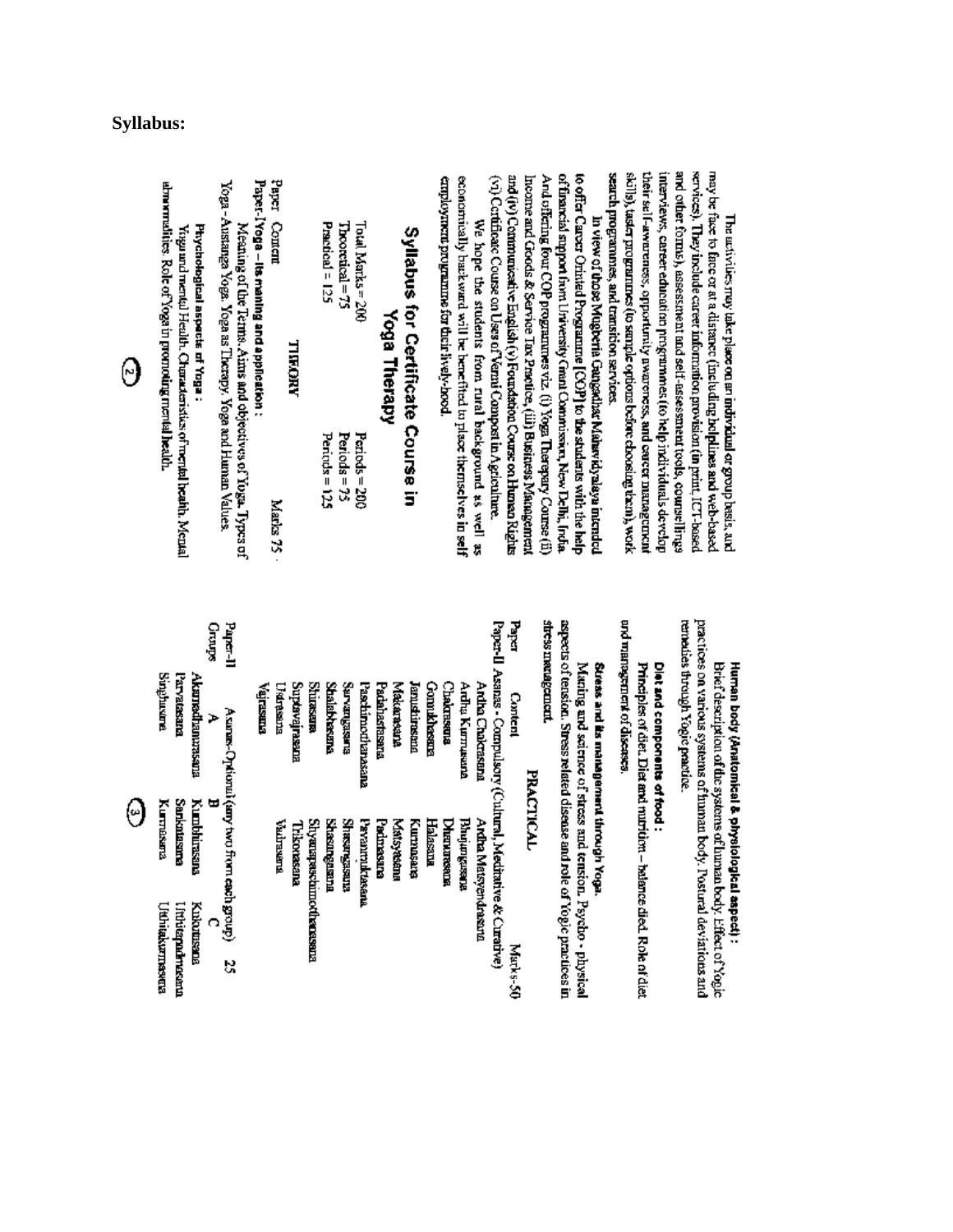|   | Paper-III<br>٤ | Prazayana : Aculom - Vilone Shitali, Shitkan,<br>Ç,                                                         |
|---|----------------|-------------------------------------------------------------------------------------------------------------|
|   |                | Uliyay, Bhramari, Bhranan<br>Praia yam and Western Pranayam                                                 |
|   | ම              | Dhaui : Agrisara Dhaui, Varran Dhaui, Burisara Dhaui S                                                      |
|   | ô              | Neti : Jala Keti, Sutra Nuti                                                                                |
|   | ĝ              | Murhas: Ashrúnir Mucha, Marlanod-Muzha, Yiga-Mucha                                                          |
|   |                | Uddian-Bandh-Mudra, Viparitakarani-Mudra, Maka-                                                             |
|   |                | Muita, Mula-Bandh-Mudra, Shakidhalani-Mudra, Hasta-                                                         |
|   |                | Mudra & Pada-Mudra                                                                                          |
|   | Э              | Vasti-Keya: Sahaja Vasti Keiya, Snan Vidhi & Upeyasa                                                        |
|   |                | EUM.<br>ų                                                                                                   |
|   | Paper-1V       | Assanss Related to different alterents with special reference                                               |
|   |                | 5<br>S                                                                                                      |
|   |                | Hypo kluetic Diseases – Workbook.                                                                           |
|   |                |                                                                                                             |
|   |                | Career Oriented Programme in Income<br>Goods & Service Tax Practice<br>Tax and                              |
|   |                | Syllabus on Income Tax                                                                                      |
|   |                |                                                                                                             |
|   |                | Inteeduction to Income Tax.                                                                                 |
|   |                | Residential Status of an Assesses,                                                                          |
| ÷ |                | Various Heads of Income including Salary, Income under the head                                             |
|   |                | Income front Capital Gains & other Sources,<br>House Property, Profit & Gains from Business and Profession. |
|   |                | Income Tax, Set off and carry forward to sees.                                                              |
|   |                | Return Filing under Inzome Tax, Filing online Application for PAN,                                          |
|   |                | F-Filing of Income Tax return,                                                                              |
|   |                | Introduction to Income Tax portal and credit statements                                                     |
|   |                | Concept of TDS,                                                                                             |
|   |                | Computation and Payment of TDS, Generating 1DS Challans and                                                 |

- **bicome Tax computation**
- how to file ETDS return online Training Students how to file Income Tax Renant Training Students
- Permancent Account No
- application and its protective
- **E ILIS Return Hing Practical Training**
- Income Tax return filing techniques
- How to compute Incornet liax on Salary Inconet
- How to prepere Form 16 cmline and meanual How to thit up I com 49A, 49B
- Freparainn of Challan 281 and 280 manual and computerized both
- Import 1ax/assessnert procedure and handling Income Tax cases
- Income l'ax notice and Scrutiny Cases under section 143
- Form 3CD Tax Audit procedure and laws practices training

# Syllabus on Gods & Service Tax Practice

- helia What is GST: - Goods and Service Tax indirect Tax for the whole
- and Composition), Overview of Goods & Service Hav, Registration under CST (Regular
- of Taxes, Consequences of non-compliance and Compliance Return under GST (GSTR1,GSTR1,GSTR3 and so on), Psymeno Rae structure, involcing under GST regime, Input Credit Vicelanism Meaning & Scope of Supply, Hime of Supply, Value of Supply, Iax Rating, Transition to GST.
- E-ournerce and ISD, Audit and Appeals in CSC, CSTN and GSP.
- **GSTAdministration**

- 
- GST Registration Process
- GST Payment
- 
- 
- GSTReture
- 

Filing of TDS Returns.

Θ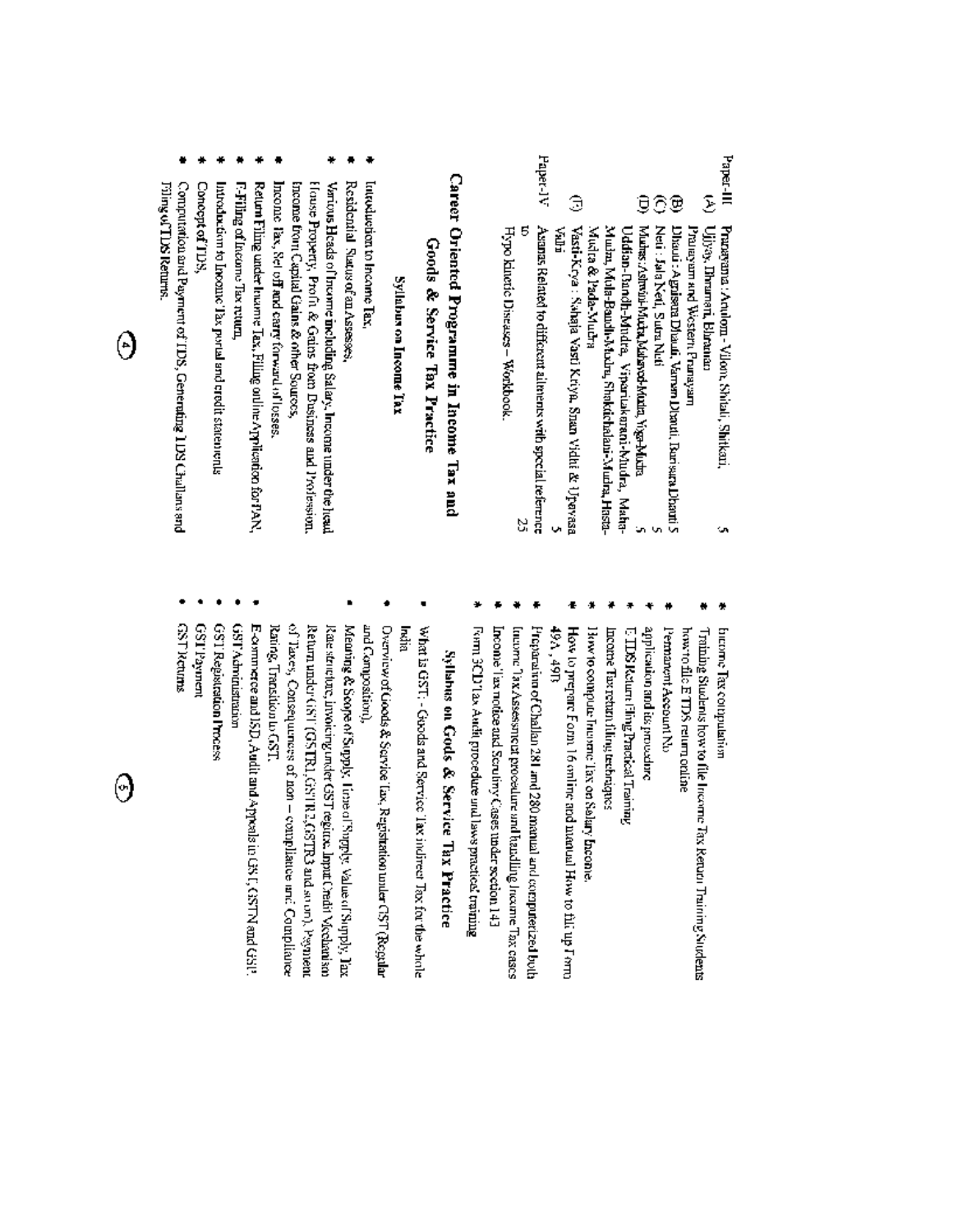**Admission:** A candidate is eligible with Higher Secondary Examination Passed from any recognized Board or Council.

A data base of the students enrolled and successfully completed the course is here beneath for last five years:

| Academic      | <b>No. of Students</b> | <b>No, of Students</b>        |
|---------------|------------------------|-------------------------------|
| Year          | <b>Enrolled</b>        | <b>Successfully Completed</b> |
| $2014 - 2015$ | 50                     | 50                            |
| $2015 - 2016$ | 58                     | 55                            |
| $2016 - 2017$ | 73                     | 70                            |
| $2017 - 2018$ | 85                     | 80                            |
| $2018 - 2019$ | 76                     |                               |

## **The Instructions:**

The admitted students should have attended at least 75% instruction periods both separately in theory and practical. The instruction periods are from 1pm to 5pm, five days per week, for 2 hours theory and 2 hours practical.

## **The examination:**

After completion of academic tenure the eligible candidate will appear written and practical examinations.

## **Result:**

The successful candidates are awarded with certificate.

Some photographs of practical instruction periods are shown below.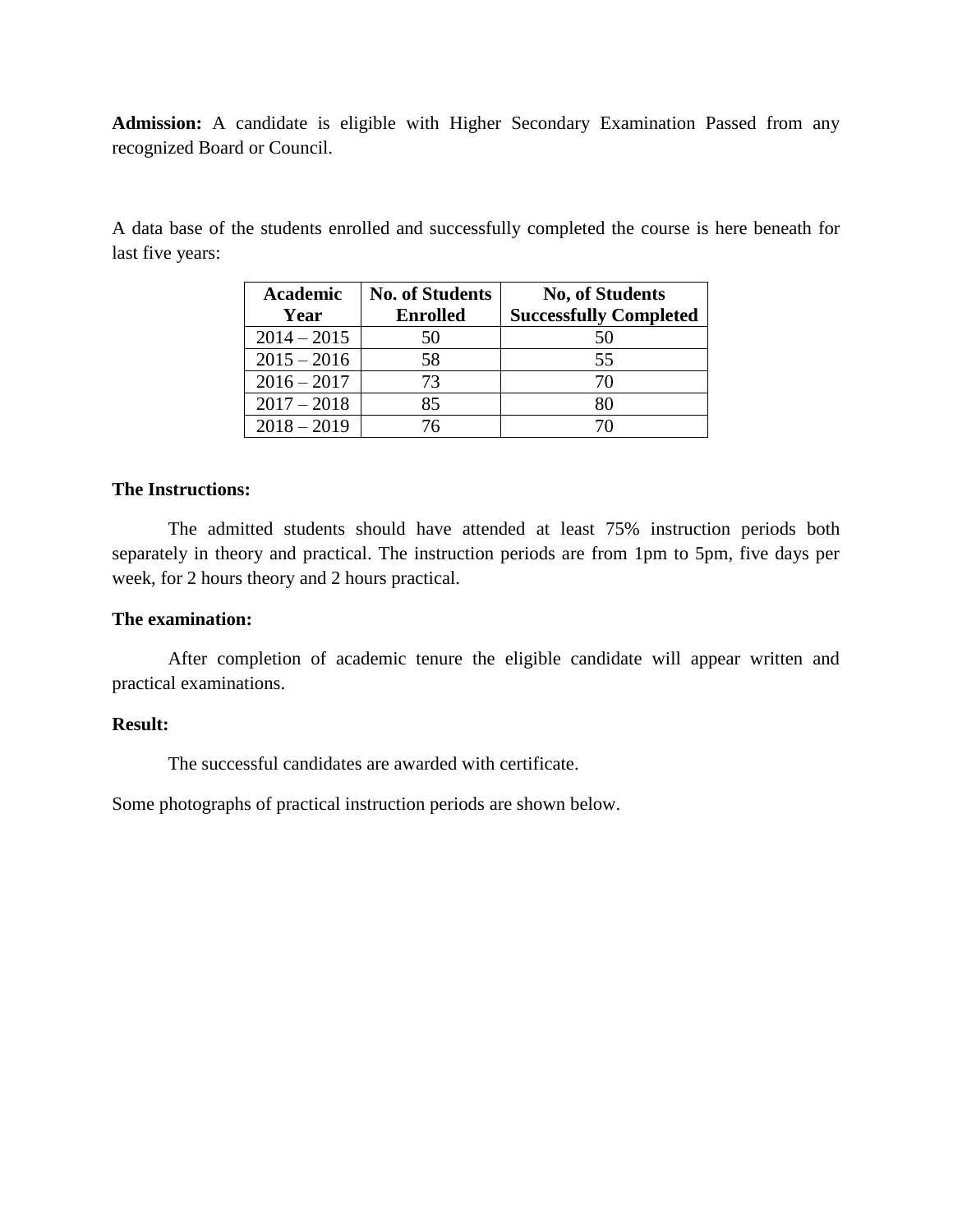

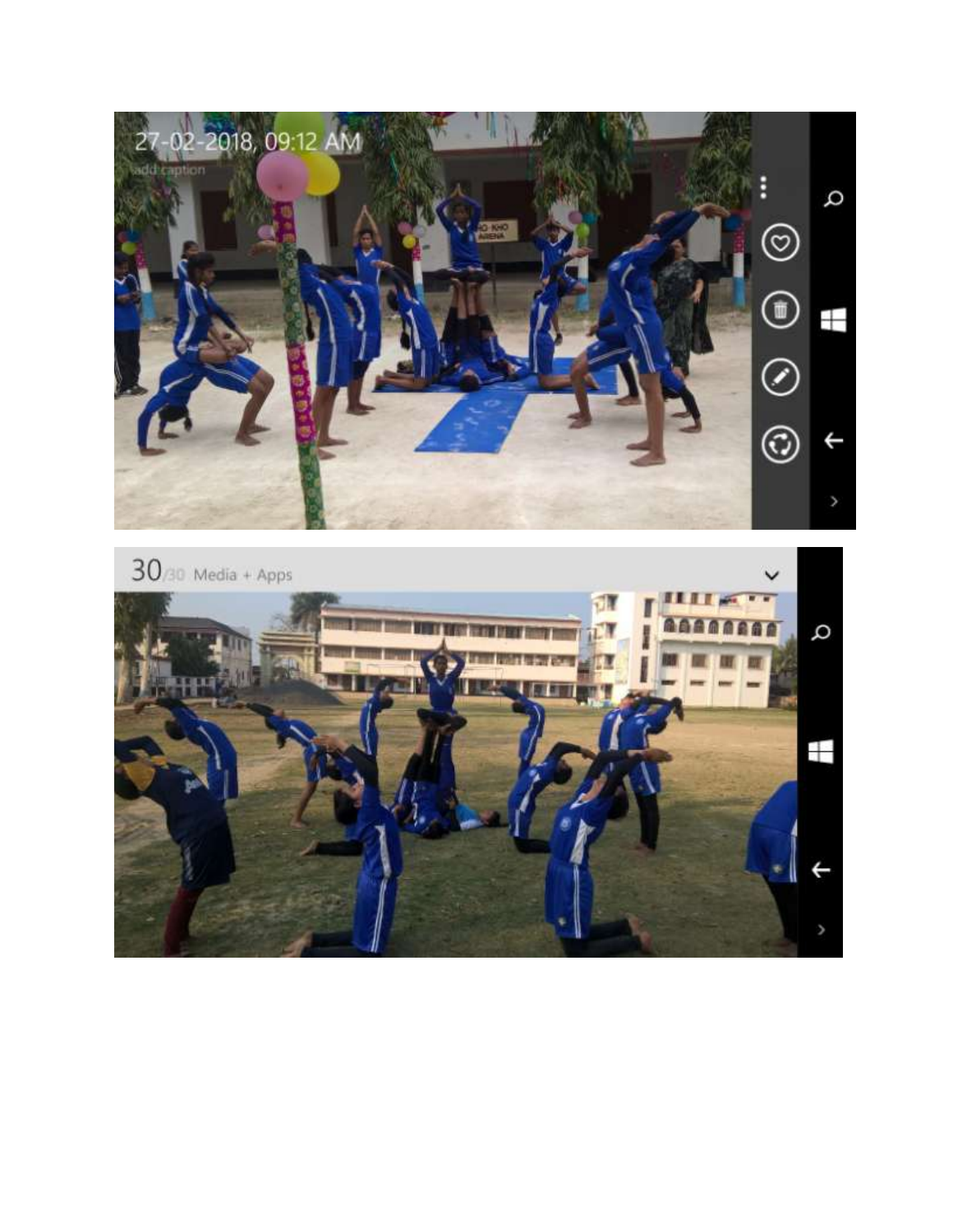